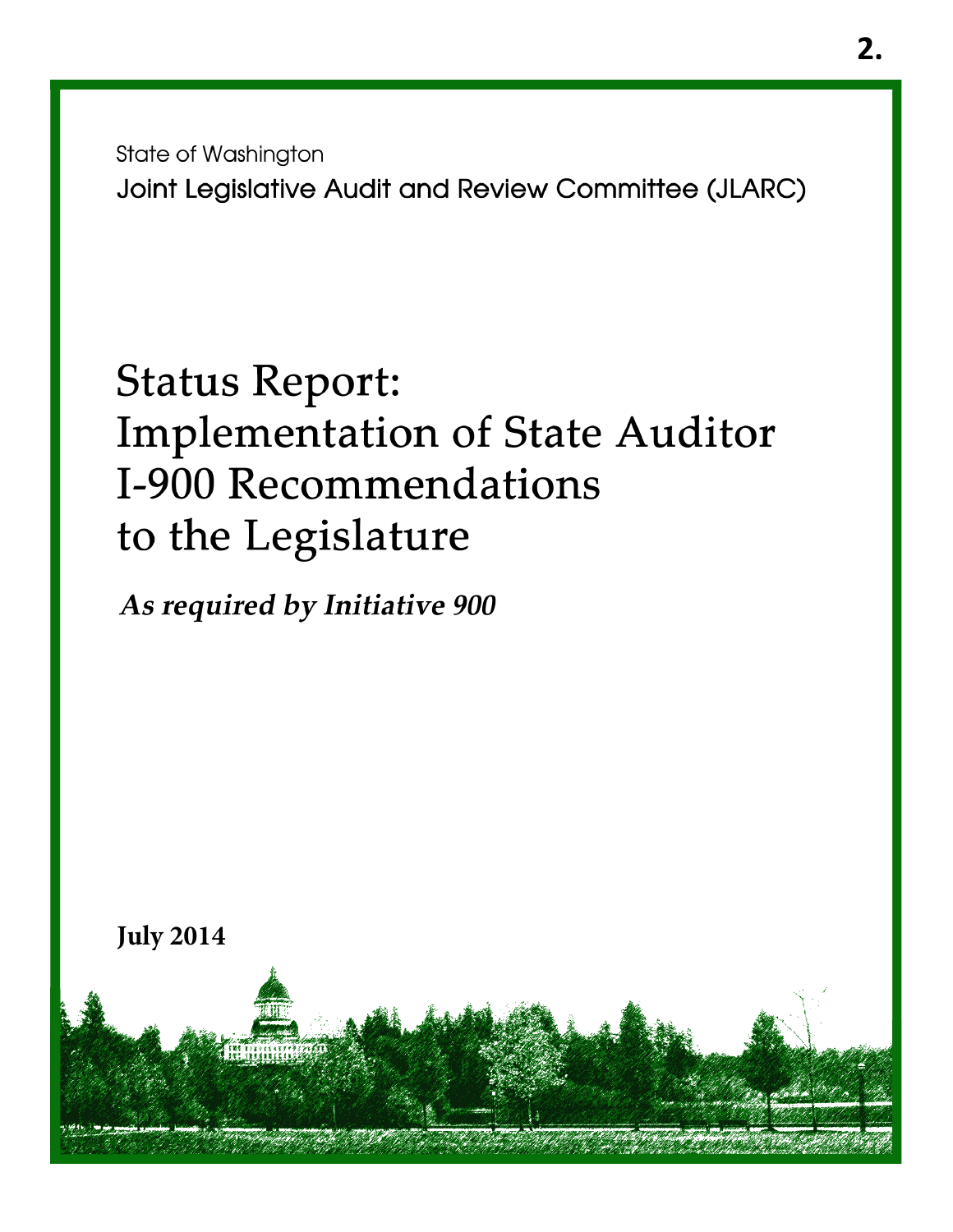# **Table of Contents**

| Implementation Status of the SAO Recommendations to the Legislature  1            |  |
|-----------------------------------------------------------------------------------|--|
|                                                                                   |  |
|                                                                                   |  |
|                                                                                   |  |
|                                                                                   |  |
|                                                                                   |  |
|                                                                                   |  |
|                                                                                   |  |
| Crime Victims Programs, Department of Commerce, Department of Labor & Industries, |  |
|                                                                                   |  |
|                                                                                   |  |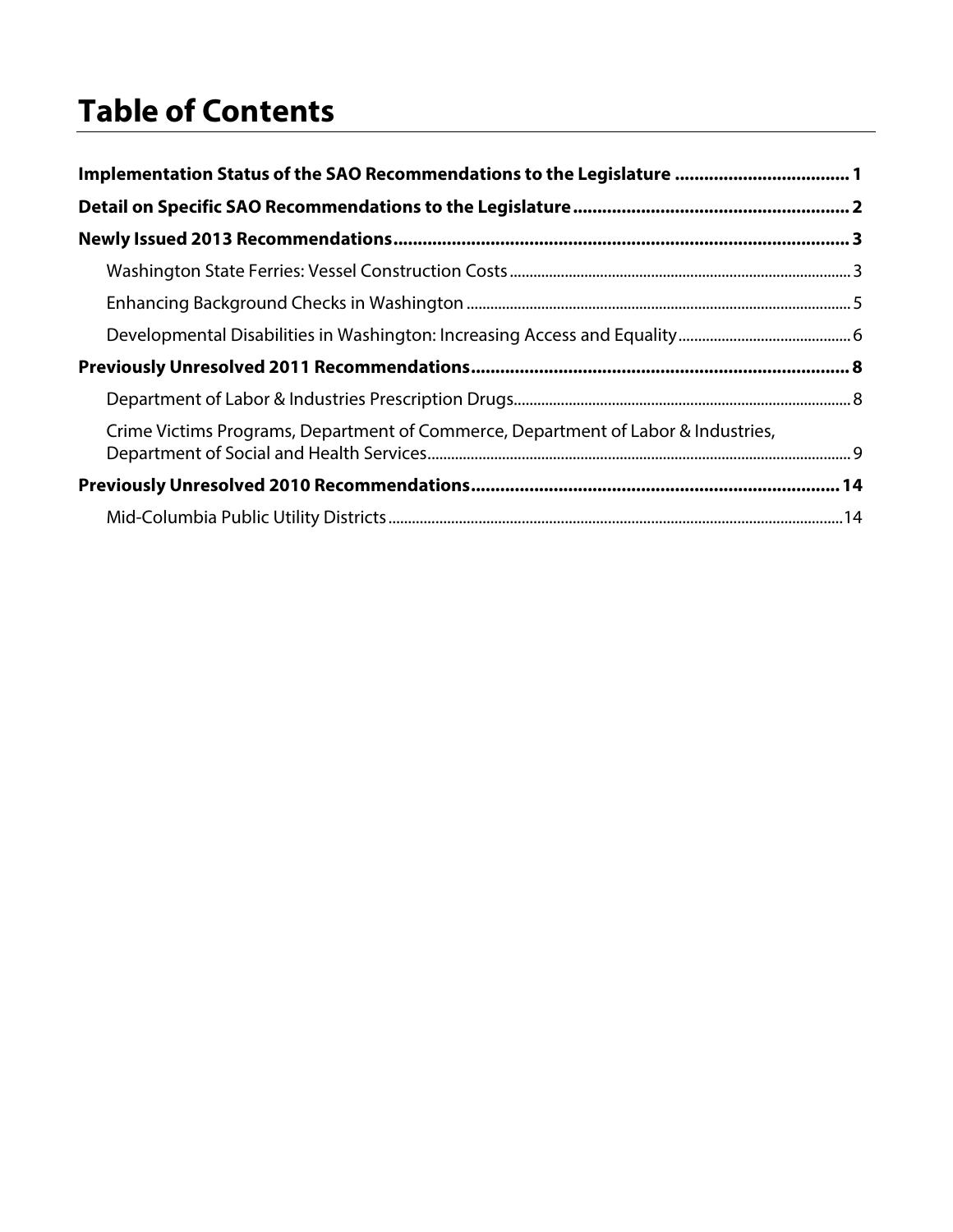# <span id="page-2-0"></span>**Initiative 900 Requires JLARC Report**

In November 2005, the people of the State of Washington approved Initiative 900. The initiative directs the State Auditor's Office (SAO) to conduct performance audits of state and local government agencies.

The initiative also includes the following direction with regard to performance audits of state government: "An annual report will be submitted by the Joint Legislative Audit and Review Committee by July  $1<sup>st</sup>$  of each year detailing the status of the legislative implementation of the State Auditor's recommendations." This report represents JLARC's compliance with this requirement for 2014.

# **Three 2013 I-900 Audits with Recommendations to the Legislature**

This is the eighth annual report that JLARC staff have released on the status of recommendations to the Legislature made by the State Auditor's performance audits. During Calendar Year 2013, the State Auditor released seven new performance audit reports: three with specific recommendations to the Legislature and four that did not include recommendations to the Legislature. JLARC held public hearings on all of the State Auditor's performance audits and reviews issued during that time period. Many of the recommendations in the SAO performance audits are directed to state or local government agencies rather than to the Legislature. This report does not provide information on implementation of those recommendations. For local governments, Initiative 900 directs that "an annual report will be submitted by the legislative body by July 1st of each year detailing the status of the legislative implementation of the State Auditor's recommendations."

The Legislature may take action regarding a performance audit even if the recommendations are not specifically directed to the Legislature. For example, a December 2013 SAO performance audit titled, "Regulatory Reform: Improving Permit Timeliness" contained recommendations to government agencies, but the Legislature still decided to address the audit's recommendations. For example, the 2014 Legislature passed E2SHB 2192, which put some of the audit recommendations into statute.

This JLARC staff report provides information on the implementation status of six specific recommendations to the Legislature included in the 2013 performance audits. In addition, JLARC staff track previous years' recommendations for four years. For example, for an SAO recommendation to the Legislature issued in Calendar Year 2010, JLARC staff reviewed legislative activity in the 2011, 2012, 2013, and 2014 legislative sessions. This report includes updated information on the status of seven unresolved recommendations to the Legislature in performance audits issued by the SAO between Calendar Years 2010 and 2012.

## **Implementation Status of the SAO Recommendations to the Legislature**

Table 1 summarizes implementation of the recommendations to the Legislature in the SAO's performance audits issued in Calendar Years 2010 through 2013. The table uses the following reporting categories:

- **Implemented Adopted As Presented** Legislative action implementing an SAO recommendation in the manner that it was presented in the audit;
- **Implemented Addressed with Different Approach** Legislative action where the Legislature addressed the issue raised in the recommendation, but via a different approach;
- **Legislature Made Different Policy Choice** Legislative action where the Legislature was aware of the recommendation and made a different policy choice than what the SAO recommended;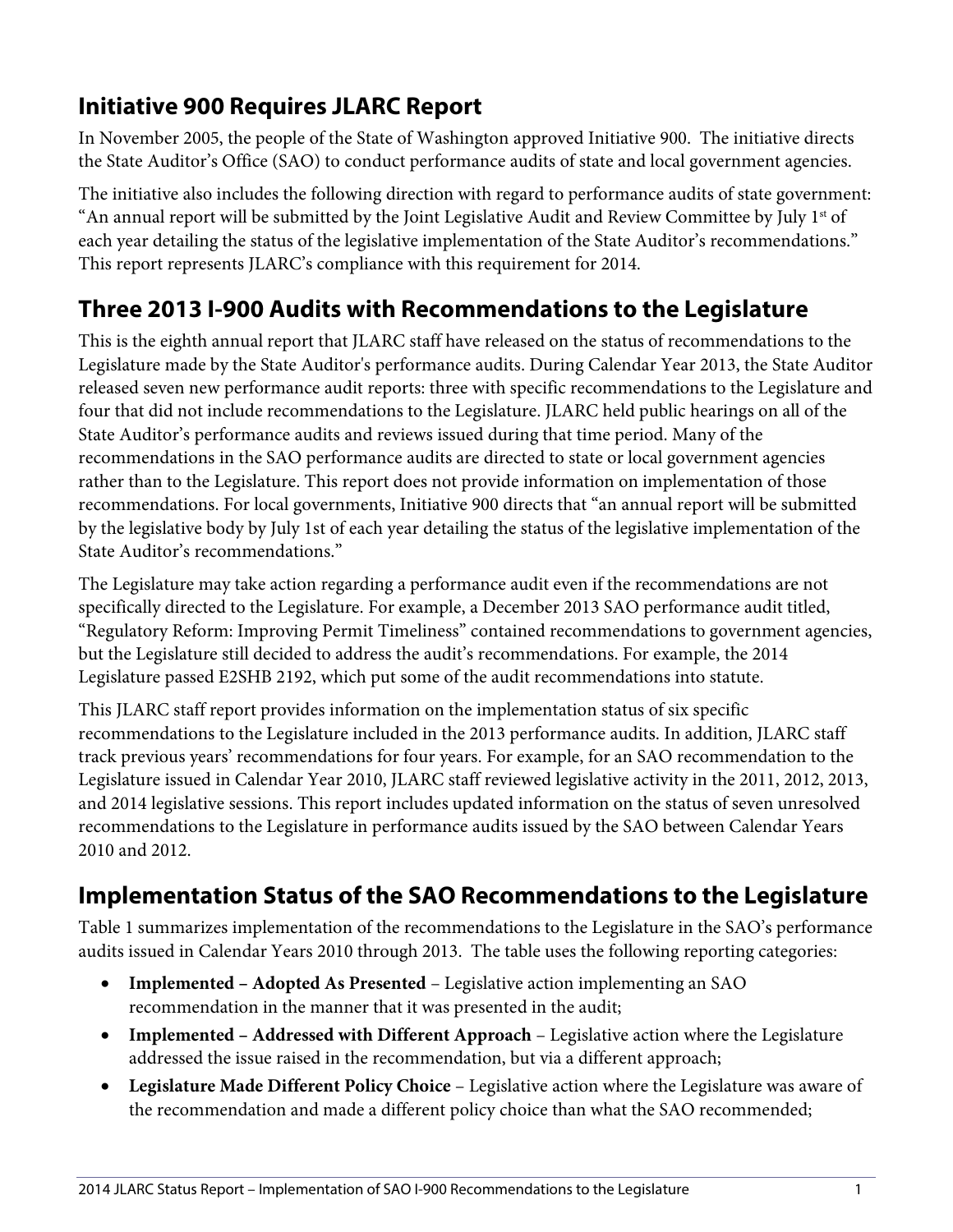- <span id="page-3-0"></span>• **Bills Introduced on Topic But Not Adopted** – Situation where individual legislators introduced bills on the topic covered in the recommendation, but the Legislature did not adopt the recommendation;
- **Other Circumstances** This category denotes recommendations where other relevant circumstances apply; and
- **Related or No Information** –Related information is provided when available.

Table 1 – Implementation of SAO I-900 Recommendations to the Legislature: Status Following the 2014 Legislative Session

|                                           |                             | <b>Recommendations</b>      |              |
|-------------------------------------------|-----------------------------|-----------------------------|--------------|
| <b>Current Implementation Status</b>      | 2013                        | 2010-12                     | <b>Total</b> |
| Implemented:                              |                             |                             |              |
| Adopted as Presented                      |                             | $\overline{4}$              | 5            |
| Addressed with Different Approach         |                             | 3                           | 4            |
| Legislature Made Different Policy Choice  |                             | 2                           | 2            |
| Bills Introduced on Topic But Not Adopted | $\mathcal{L}$               | $\mathcal{D}_{\mathcal{L}}$ | 4            |
| <b>Other Circumstances</b>                |                             |                             |              |
| Related or No Information                 | $\mathcal{D}_{\mathcal{L}}$ | 6                           | 8            |
| <b>Total</b>                              | 6                           | 18                          | 24           |

## **Detail on Specific SAO Recommendations to the Legislature**

What follows are details on the six specific recommendations to the Legislature from the three SAO performance audits issued in Calendar Year 2013. The details also include an update on the status of seven unresolved recommendations to the Legislature in SAO performance audits issued between Calendar Years 2010 and 2012. For each of these performance audits, this JLARC staff report provides:

- A brief summary of the subject of the performance audit;
- The text of each recommendation to the Legislature;
- The current implementation status for each recommendation;
- Identification of related legislation; and
- Where appropriate, a comment section to provide additional explanation/context about the Legislature's actions or the categorization of implementation status.

Each section ends with reporting on any additional legislative activity since last year's report such as public hearings, work sessions, and related budget activity. The audit reports are grouped by year and listed in the order in which the State Auditor released them.

Initiative 900 also states that "justification must be provided for recommendations not implemented." Since no individual or entity can singularly speak to the reason for legislative action or inaction, JLARC's auditors could not identify sufficient and appropriate evidence to make definitive conclusions about why recommendations have not been implemented to date. However, the information provided in the comment sections does, in some cases, provide a context for the Legislature's actions.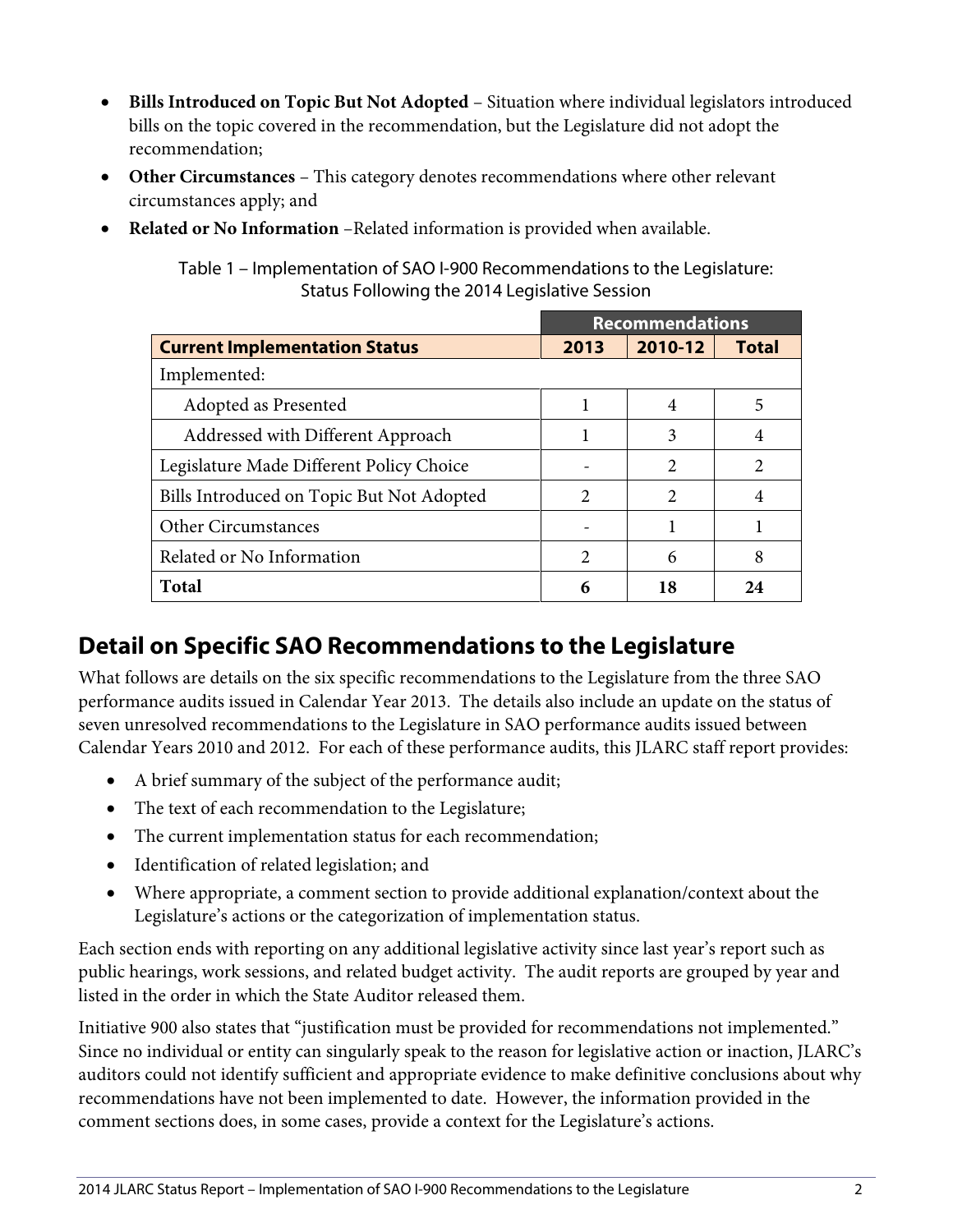## <span id="page-4-0"></span>**Newly Issued 2013 Recommendations**

## **Washington State Ferries: Vessel Construction Costs**

## Released January 3, 2013

## **About the Audit**

This audit assessed three questions: (1) how the construction costs of ferries built by Washington State Ferries (WSF) compare with comparable ferries built elsewhere, (2) what factors affect the cost of constructing ferries and to what extent those factors affect total construction spending, and (3) does WSF use leading practices to develop, manage, and monitor its ferry construction contracts. The audit found that it costs more to construct a ferry when WSF is the purchaser compared to other ferry purchasers, and that certain regulatory requirements such as the Build-in-Washington laws and the Apprenticeship Act contribute to these higher costs. The audit issued two recommendations directed to the Legislature.

## **SAO Recommendation to the Legislature**

The Legislature should address the regulatory barriers currently in place that limit competition on WSF vessel procurements by:

⦁ Allowing WSF to use alternative strategies to encourage competition for its ferry procurements when insufficient interest exists or higher-thanexpected bids are received from Washington shipyards. One possible strategy to ensure an adequate level of competition could be to allow WSF to invite out-of-state shipyards to bid on new vessel construction contracts in these situations.

#### **Implementation Status 2014:**

- Adopted as presented
- Addressed with different approach
- Made different policy choice
- Bills introduced on topic but not adopted  $\blacktriangledown$
- Other circumstances
- Related or no information

## **2013 Related Legislation**

| Bill #          | <b>Bill</b><br><b>Introduced</b> | <b>Committee</b> | <b>Out of Fiscal Out of House</b><br>of Origin | <b>Passed</b><br>Legislature | <b>Signed by</b><br><b>Governor</b> |
|-----------------|----------------------------------|------------------|------------------------------------------------|------------------------------|-------------------------------------|
| HB 1990         | $\checkmark$                     |                  |                                                |                              |                                     |
| SB 5858         | $\checkmark$                     |                  |                                                |                              |                                     |
| <b>Comments</b> |                                  |                  |                                                |                              |                                     |

⦁ HB 1990 would have required the Washington Department of Transportation to obtain at least three bids on any contract offered for the construction of a new ferry vessel or for substantial alterations of an existing ferry vessel.

⦁ SB 5858 would have required WSF to use design-build purchasing for new auto vessels; to use a fixed price contract; and would have removed Build-in-Washington requirements from the WSF design-build statute.

## **2014 Related Legislation**

| Bill#            | <b>Bill</b><br><b>Introduced</b> | <b>Committee</b> | <b>Out of Fiscal Out of House</b><br>of Origin | <b>Passed</b><br>Legislature | <b>Signed by</b><br><b>Governor</b> |  |  |  |
|------------------|----------------------------------|------------------|------------------------------------------------|------------------------------|-------------------------------------|--|--|--|
| <b>ESHB 2759</b> |                                  |                  |                                                |                              |                                     |  |  |  |
| <b>ESSB 6001</b> |                                  |                  |                                                |                              |                                     |  |  |  |
|                  |                                  |                  |                                                |                              |                                     |  |  |  |

## **Comments**

⦁ ESHB 2759 would have required the Washington State Department of Transportation to use design-build procurement in acquiring new ferry vessels; required the Washington State Ferries (WSF) to employ an independent representative, in certain circumstances, to serve the WSF's interests during the procurement process; required contracts to be fixed-price and allow for a contingency to accommodate change orders; and altered a requirement that ferry vessels be constructed within the State of Washington, allowing out-of-state construction in certain circumstances.

⦁ SB 6001 provided \$350,000 to the Washington State Ferries Capital Program for the issuance of a request for proposals to convert the Issaquah class vessels to use liquefied natural gas and to provide a one-time stipend to the entity awarded the contract.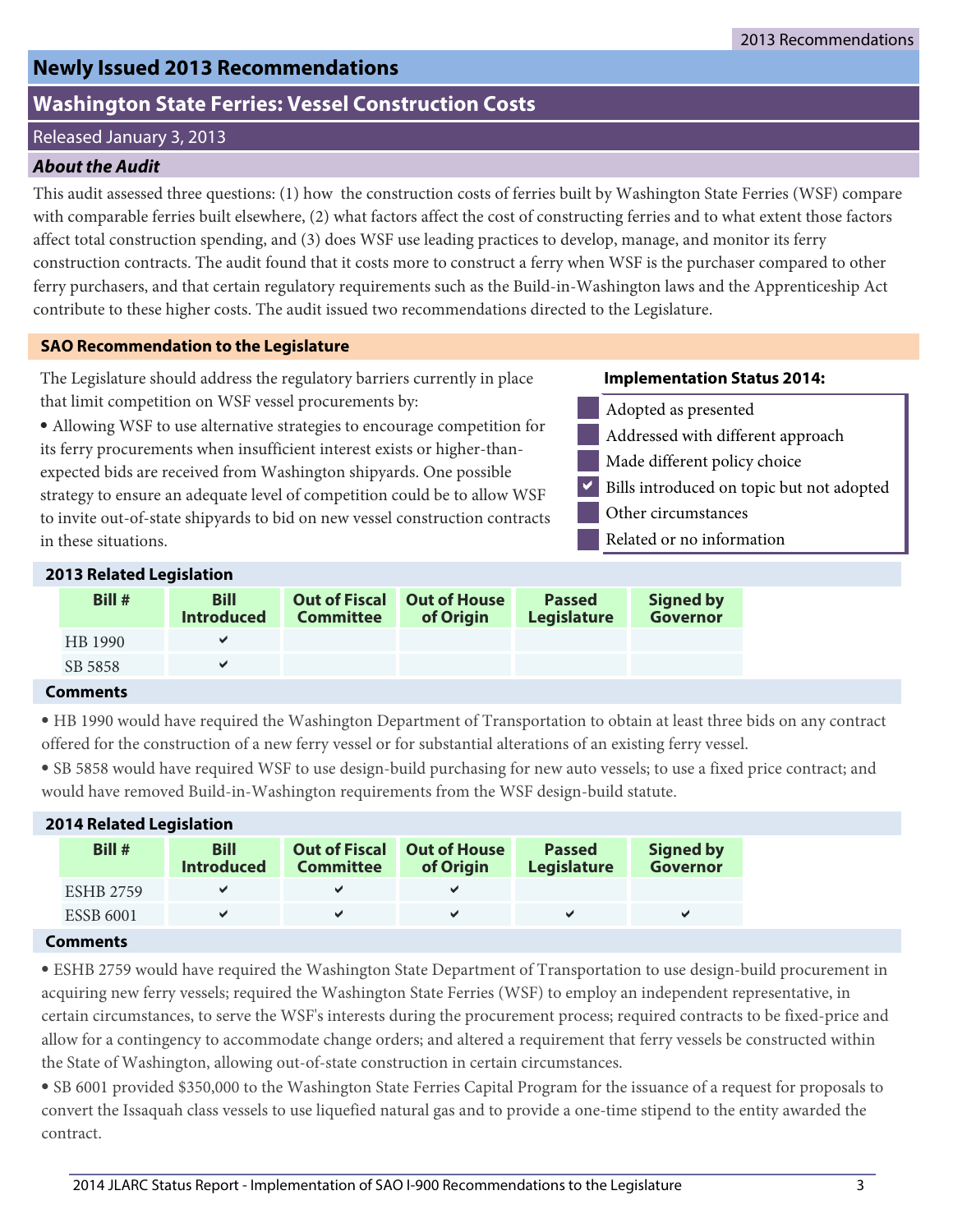## **Washington State Ferries: Vessel Construction Costs**

## Released January 3, 2013

#### **SAO Recommendation to the Legislature**

The Legislature should address the regulatory barriers currently in place that limit competition on WSF vessel procurements by:

⦁ Undertaking a study of the Apprenticeship Act to identify and resolve potential barriers for prospective applicants, in particular shipyards with established apprenticeship training programs.

#### **Implementation Status 2014:**



## **2013 Related Legislation**

| Bill#           | <b>Bill</b><br><b>Introduced</b> | <b>Committee</b> | <b>Out of Fiscal Out of House</b><br>of Origin | <b>Passed</b><br><b>Legislature</b> | <b>Signed by</b><br><b>Governor</b> |
|-----------------|----------------------------------|------------------|------------------------------------------------|-------------------------------------|-------------------------------------|
| SB 5858         |                                  |                  |                                                |                                     |                                     |
| <b>Comments</b> |                                  |                  |                                                |                                     |                                     |

## SB 5858 would have changed the percentage of labor hours that must be performed by apprentices for new vessel construction projects over \$2 million from at least 15 percent to at least 5 percent of the projects labor hours.

| <b>2014 Related Legislation</b> |                                  |           |                                                |                                     |                                     |  |  |  |
|---------------------------------|----------------------------------|-----------|------------------------------------------------|-------------------------------------|-------------------------------------|--|--|--|
| Bill #                          | <b>Bill</b><br><b>Introduced</b> | Committee | <b>Out of Fiscal Out of House</b><br>of Origin | <b>Passed</b><br><b>Legislature</b> | <b>Signed by</b><br><b>Governor</b> |  |  |  |
| SB 6186                         |                                  |           |                                                |                                     |                                     |  |  |  |

## **Comments**

SB 6186 would have changed the cost trigger for apprentice utilization requirements from \$2 million to \$4 million and the apprentice utilization rate from 15 to 12 percent of the labor hours.

#### **Additional Legislative Action**

⦁ SAO presented on the Vessel Construction Audit at a House Transportation committee work session held on January 21, 2013.

⦁ JLARC held an I-900 hearing on January 23, 2013.

⦁ SAO presented on the Vessel Construction Audit at a Senate Transportation committee work session held on February 26, 2013.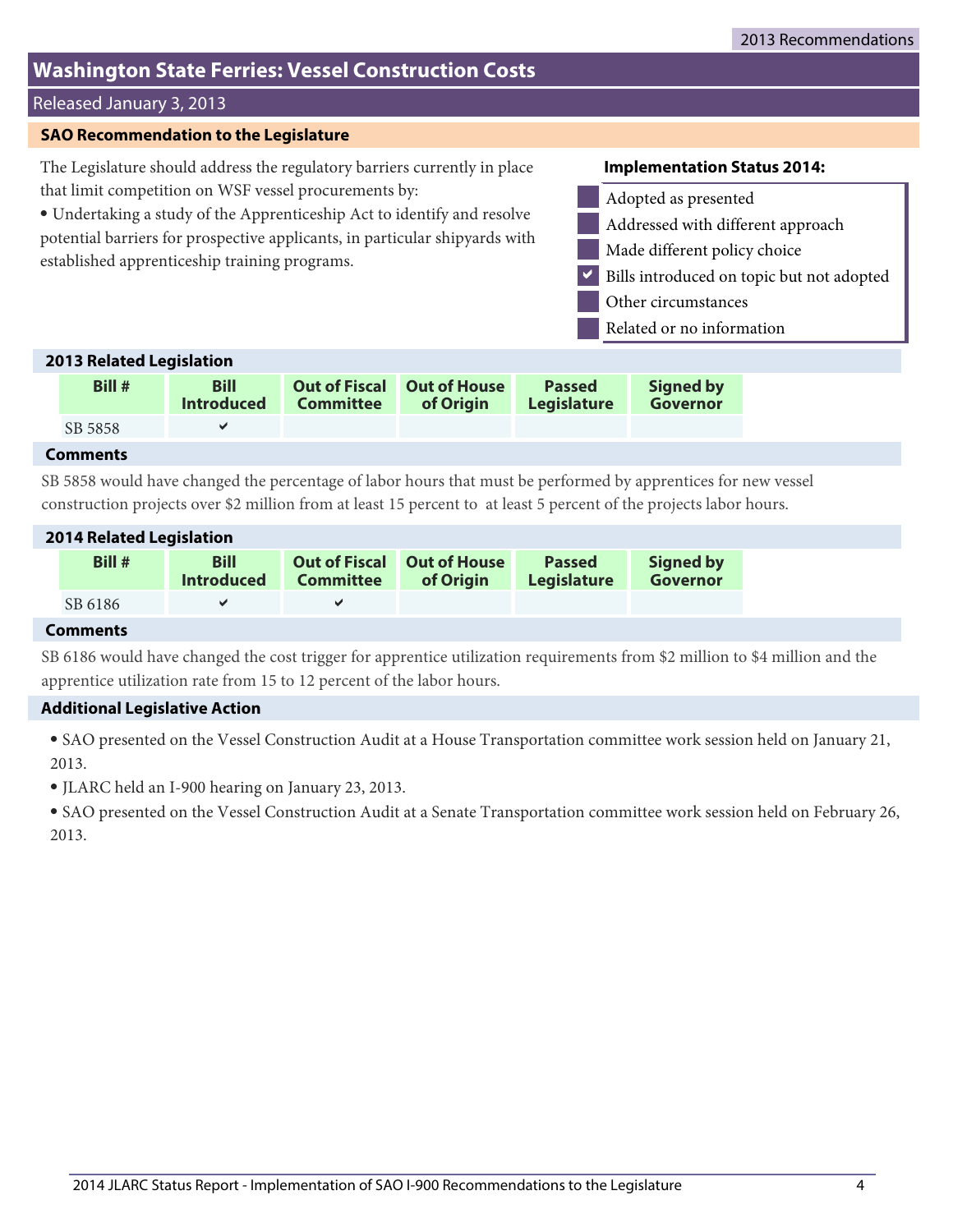## <span id="page-6-0"></span>**Enhancing Background Checks in Washington**

Released May 7, 2013

## **About the Audit**

The audit assessed whether automatic notification of new criminal events, commonly referred to as a rap back service, could enhance Washington's current background check process, and if so, what are potential barriers to its implementation. The audit found that Washington's background check process is falling behind other states because it does not provide an automatic notification if a person commits a criminal offense after passing a background check. This audit issued two recommendations directed to the Legislature.



No Related Legislation

## The Legislature should authorize and appropriate funding for the Washington State Patrol to implement a state and federal rap back service as part of background check processes. **SAO Recommendation to the Legislature** Related or no information Other circumstances Bills introduced on topic but not adopted Made different policy choice Addressed with different approach Adopted as presented  $\overline{\blacktriangledown}$ **Implementation Status 2014: Bill # Bill Out of Fiscal Out of House Passed Signed by 2014 Related Legislation Legislature** No Related Legislation

## **Additional Legislative Action**

JLARC held an I-900 hearing on May 22, 2013.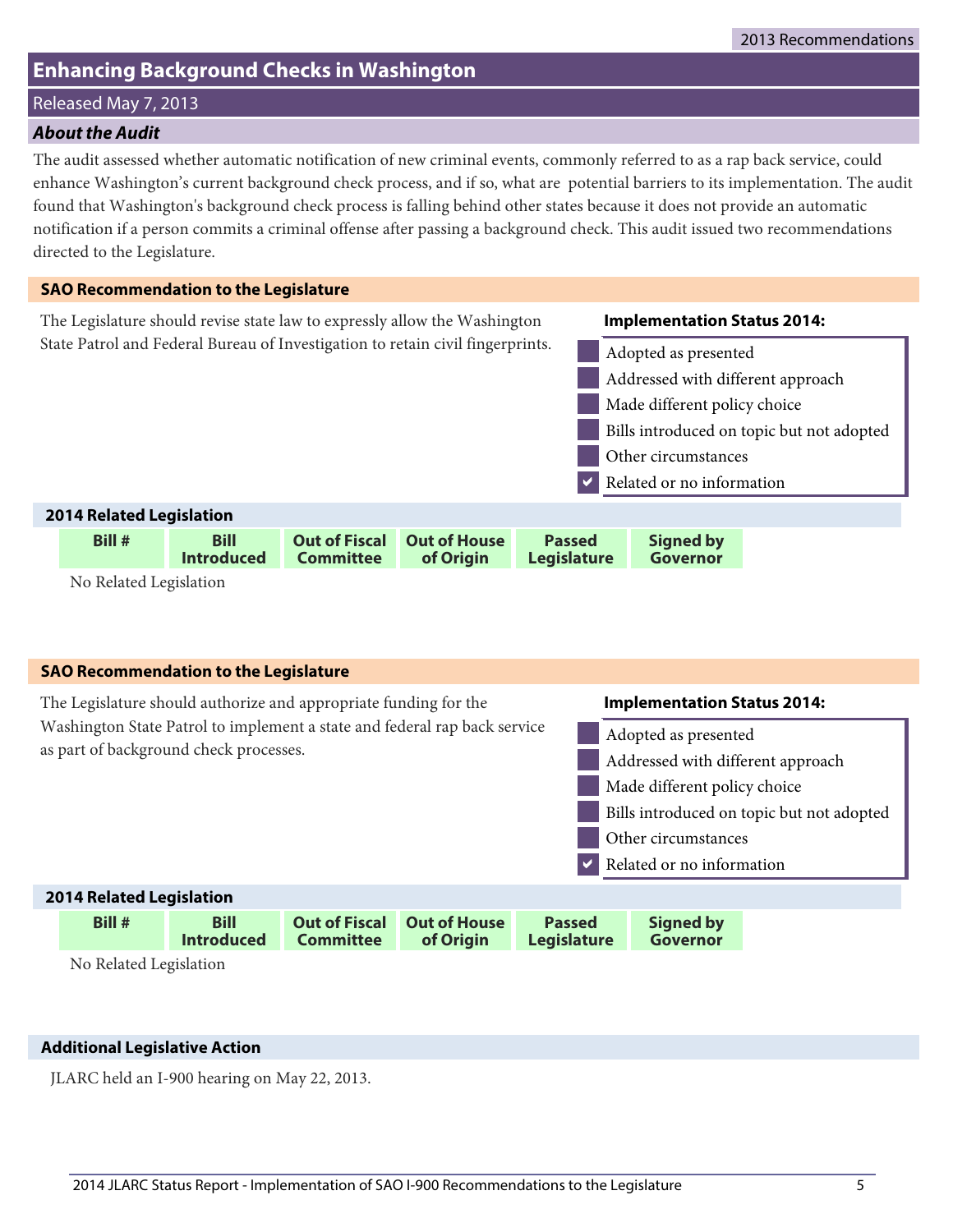## <span id="page-7-0"></span>**Developmental Disabilities in Washington: Increasing Access and Equality**

Released July 31, 2013

## **About the Audit**

This audit assessed Washington's Developmental Disabilities Program, evaluating it against national benchmarks, to determine whether Washington's program provides effective services for people with developmental disabilities and the steps Washington can take to improve its Developmental Disabilities Program. The audit found those who receive services are generally pleased with their results, but many receive no services at all. Specifically, the audit reported that 15,000 people who have applied and are eligible receive no services from the state. This audit issued two recommendations directed to the Legislature.

## **SAO Recommendation to the Legislature**

To better balance funding inequities and reduce the waitlist for services, we recommend that:

The Legislature set policy that directs the Developmental Disabilities Administration to develop strategies to maximize using cost-effective service options. Strategies may include:

- ⦁ Reducing the number of Residential Habilitation Centers.
- ⦁ Expanding crisis stabilization and emergency respite services in the community, relying less on Residential Habilitation Centers for these services.
- ⦁ Providing resources to build peer support networks in the community to aid clients and their families with such needs as transportation, respite, and day activities.

## **Implementation Status 2014:**

- Adopted as presented
- Addressed with different approach  $\blacktriangledown$
- Made different policy choice
	- Bills introduced on topic but not adopted
- Other circumstances
- Related or no information

| <b>2014 Related Legislation</b> |                                  |                                          |                                  |                              |                                     |
|---------------------------------|----------------------------------|------------------------------------------|----------------------------------|------------------------------|-------------------------------------|
| <b>Bill #</b>                   | <b>Bill</b><br><b>Introduced</b> | <b>Out of Fiscal</b><br><b>Committee</b> | <b>Out of House</b><br>of Origin | <b>Passed</b><br>Legislature | <b>Signed by</b><br><b>Governor</b> |
| 2SHB 2432                       | ✔                                | ✔                                        |                                  |                              |                                     |
| <b>ESHB 2746</b>                | ✔                                | ✔                                        | ✔                                | ✔                            | ✔                                   |
| SB 6122                         | ✔                                | $\checkmark$                             | ✔                                |                              |                                     |
| SSB 6387                        | ✔                                | ✔                                        | $\checkmark$                     | ✔                            | ✔                                   |

## **2014 Related Legislation**

## **Comments**

⦁ SSB 6387 requires the Department of Social and Health Services (DSHS) to develop and implement a Medicaid program to replace the Individual and Family Services Program for Medicaid eligible clients no later than May 1, 2015. Additionally, DSHS must establish and maintain a service request list database for eligible individuals who have an assessed and unmet need for programs and services offered under a home and community-based waiver. If additional federal funds through the community first choice option are attained, DSHS should increase the number served on the Medicaid program by 4,000 and increase the number of clients receiving services on the home and community-based services basic plus waiver by at least 1,000.

⦁ ESHB 2746 directs DSHS to refinance personal care services through a new Medicaid state plan option called Community First Choice Option. An additional federal match from the Community First Choice Option will partially cover service expansion for developmentally disabled clients and may cover further service expansion as directed in future legislative session(s).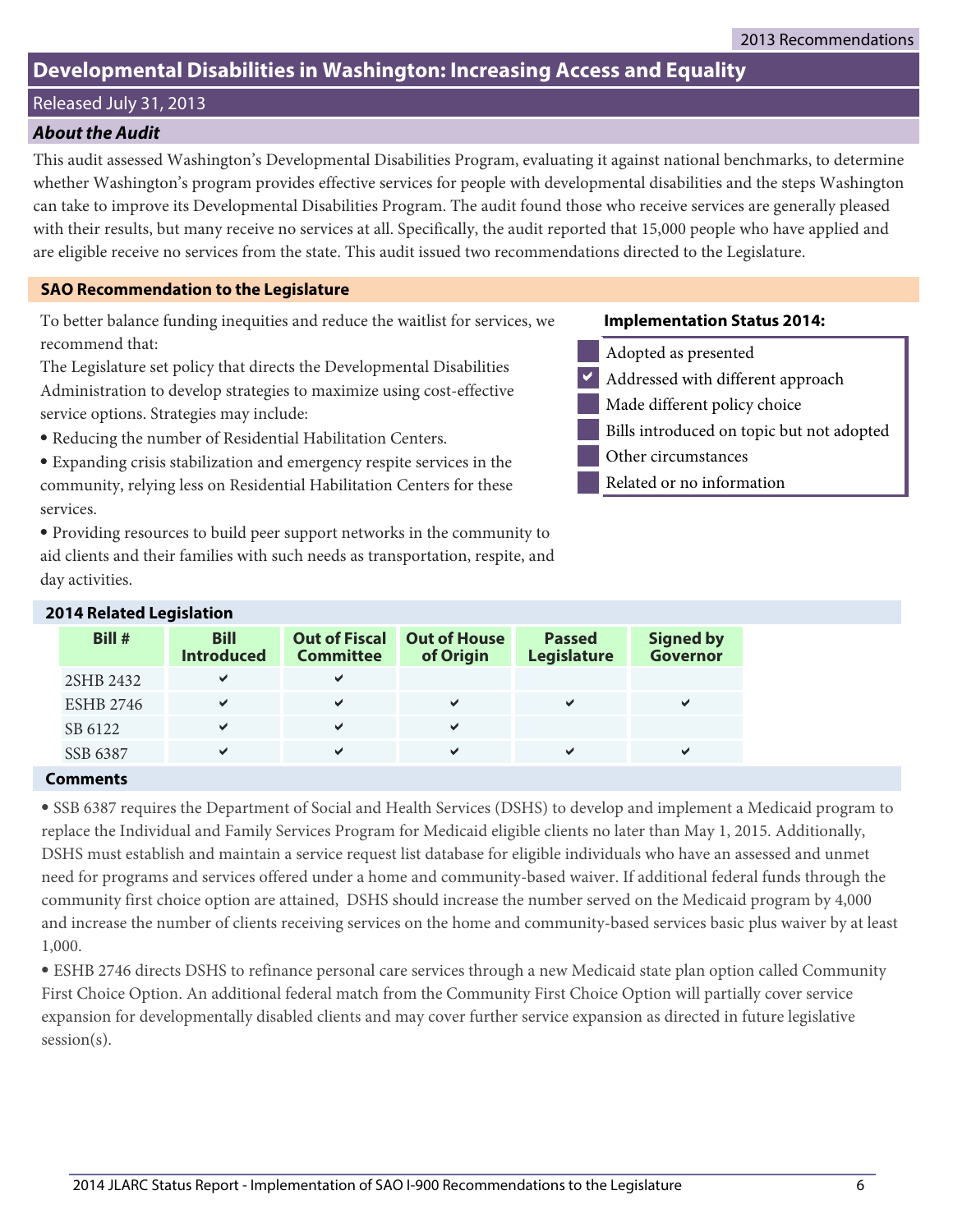## **Developmental Disabilities in Washington: Increasing Access and Equality**

## Released July 31, 2013

#### **SAO Recommendation to the Legislature**

To better balance funding inequities and reduce the waitlist for services, we recommend that:

The Legislature set policy to reduce the number of eligible people awaiting services:

⦁ Set targets for how much to reduce the waitlist and by when.

⦁ Direct the Administration to develop strategies and a budget proposal for prioritizing the people waiting for services by their needs. The proposal should include funding for case resource managers for people on the waitlist and for collecting information on the services people need, the level of support they require, and how urgent their needs are.

#### **Implementation Status 2014:**

- Adopted as presented
- Addressed with different approach
- Made different policy choice
- Bills introduced on topic but not adopted
- Other circumstances
	- Related or no information

| <b>2014 Related Legislation</b> |                                  |                                          |                                  |                              |                                     |
|---------------------------------|----------------------------------|------------------------------------------|----------------------------------|------------------------------|-------------------------------------|
| Bill #                          | <b>Bill</b><br><b>Introduced</b> | <b>Out of Fiscal</b><br><b>Committee</b> | <b>Out of House</b><br>of Origin | <b>Passed</b><br>Legislature | <b>Signed by</b><br><b>Governor</b> |
| 2SHB 2432                       | ✔                                | ✔                                        |                                  |                              |                                     |
| <b>ESHB 2746</b>                | ✔                                | ✔                                        | ✔                                | ✔                            | ✔                                   |
| SB 6122                         | ✔                                | ✔                                        | $\checkmark$                     |                              |                                     |
| SSB 6387                        | ✔                                | ✔                                        | ✔                                | ✔                            | ✔                                   |

#### **Comments**

⦁ SSB 6387 requires the Department of Social and Health Services (DSHS) to develop and implement a Medicaid program to replace the Individual and Family Services Program for Medicaid eligible clients no later than May 1, 2015. Additionally, DSHS must establish and maintain a service request list database for eligible individuals who have an assessed and unmet need for programs and services offered under a home and community-based waiver. If additional federal funds through the community first choice option are attained, DSHS should increase the number served on the Medicaid program by 4,000 and increase the number of clients receiving services on the home and community-based services basic plus waiver by at least 1,000.

⦁ ESHB 2746 directs DSHS to refinance personal care services through a new Medicaid state plan option called Community First Choice Option. An additional federal match from the Community First Choice Option will partially cover service expansion for developmentally disabled clients and may cover further service expansion as directed in future legislative session(s).

#### **Additional Legislative Action**

⦁ JLARC held an I-900 hearing on August 14, 2013.

⦁ SAO presented this audit at a work session of the House Early Learning and Human Services Committee on November 22, 2013.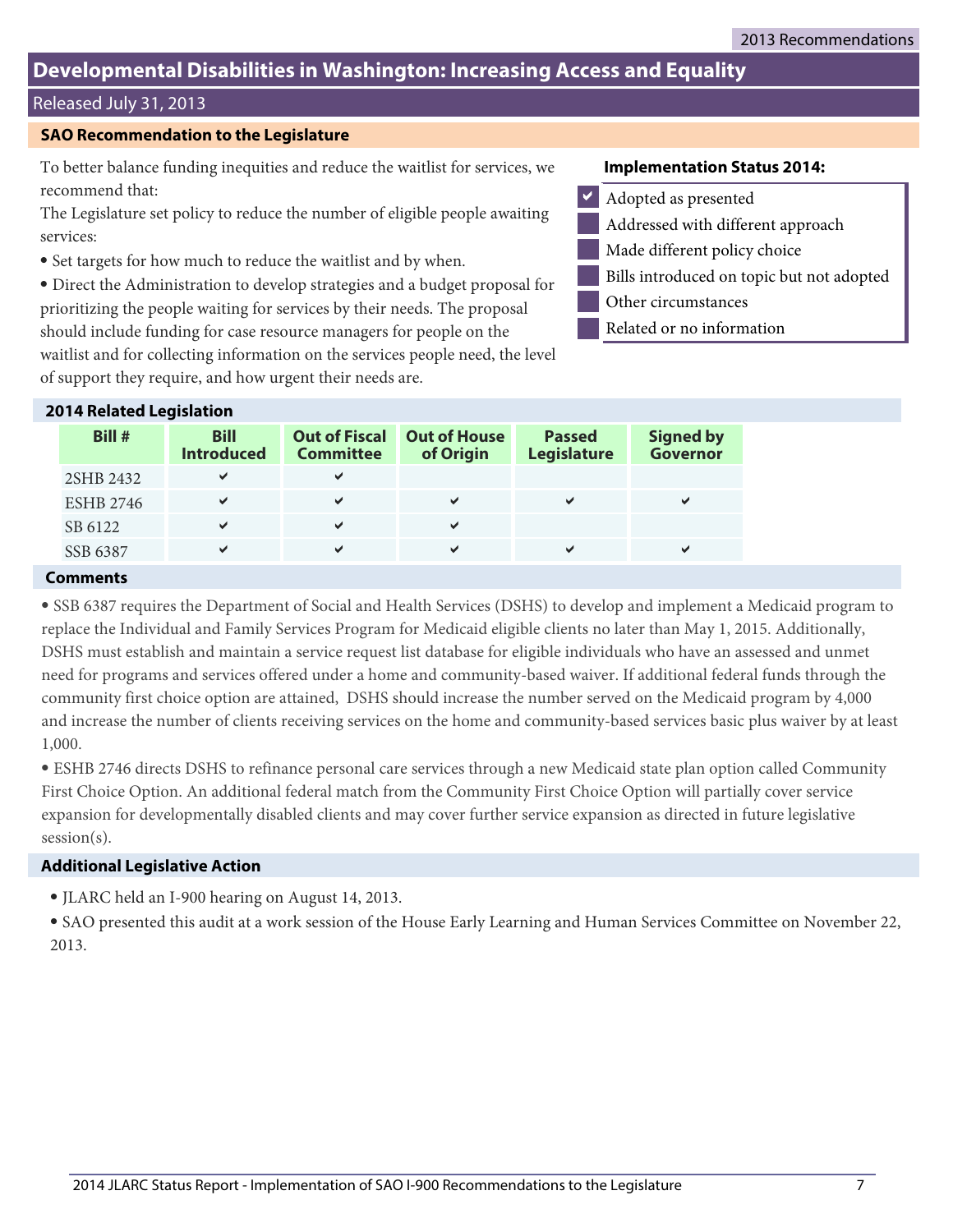## <span id="page-9-0"></span>**Previously Unresolved 2011 Recommendations**

## **Department of Labor & Industries Prescription Drugs**

## Released May 4, 2011

## **About the Audit**

This audit focused on the Department of Labor & Industries (L&I) prescription drug purchases for injured workers as part of the workers' compensation program. The main question the audit sought to answer was whether the workers' compensation program pays a reasonable and appropriate amount for prescription drugs. The audit found that L&I has attained a relatively high generic drug use rate, has limited the amount of drugs dispensed to injured workers, and is using many leading practices to contain drug costs. It also found that L&I has missed significant savings opportunities by not regularly updating its drug pricing schedule. The audit includes one recommendation to the Legislature to further reduce drug costs.

## **SAO Recommendation to the Legislature**

We recommend the Legislature revise state law (RCW 69.41.190) to permit physicians to prescribe brand-name drugs only when generic therapeutic equivalents are not available. To accomplish this, lawmakers should modify the carve-out provision so it no longer exempts certain drug classes from the generic requirement, and should modify the "dispense-as-written" provision so it no longer prohibits pharmacists from substituting less expensive, therapeutically equivalent generics. If the law were changed, physicians who thought a brand-name drug was needed still could obtain prior approval from L&I to prescribe that drug. This recommendation would not result in therapeutic interchange (requiring physicians to prescribe drugs with different active ingredients).

## **Implementation Status 2014:**

- Adopted as presented
- Addressed with different approach
- Made different policy choice
- Bills introduced on topic but not adopted  $\blacktriangledown$
- Other circumstances
- Related or no information

## **2012 Related Legislation**

| Bill #                          | <b>Bill</b><br><b>Introduced</b> | <b>Out of Fiscal</b><br><b>Committee</b> | <b>Out of House</b><br>of Origin | <b>Passed</b><br>Legislature | <b>Signed by</b><br><b>Governor</b> |
|---------------------------------|----------------------------------|------------------------------------------|----------------------------------|------------------------------|-------------------------------------|
| No Related Legislation          |                                  |                                          |                                  |                              |                                     |
| <b>2013 Related Legislation</b> |                                  |                                          |                                  |                              |                                     |
| Bill #                          | <b>Bill</b><br><b>Introduced</b> | <b>Out of Fiscal</b><br><b>Committee</b> | <b>Out of House</b><br>of Origin | <b>Passed</b><br>Legislature | <b>Signed by</b><br><b>Governor</b> |
| HB 1528                         | ✔                                |                                          |                                  |                              |                                     |
| SB 5469                         | $\checkmark$                     |                                          |                                  |                              |                                     |
| <b>2014 Related Legislation</b> |                                  |                                          |                                  |                              |                                     |
| Bill #                          | <b>Bill</b><br><b>Introduced</b> | <b>Out of Fiscal</b><br><b>Committee</b> | <b>Out of House</b><br>of Origin | <b>Passed</b><br>Legislature | <b>Signed by</b><br><b>Governor</b> |
| HB 1528                         | ✔                                |                                          |                                  |                              |                                     |
| HB 2326                         | $\checkmark$                     | $\checkmark$                             |                                  |                              |                                     |
| SB 5469                         | $\checkmark$                     |                                          |                                  |                              |                                     |
| SB 6091                         | $\checkmark$                     |                                          |                                  |                              |                                     |

## **Comments**

⦁ HB 2326 and SB 6091 would have, among other things, required prescriptions for biological products to contain instructions on whether an interchangeable biological product may be substituted in its place. If the cost of the interchangeable biological product is less than the price of the prescribed product, the pharmacist must substitute the interchangeable biological product unless the patient requests the brand name product.

⦁ HB 1528 and SB 5469 were reintroduced from the 2013 regular session and would have made similar changes to HB 2326.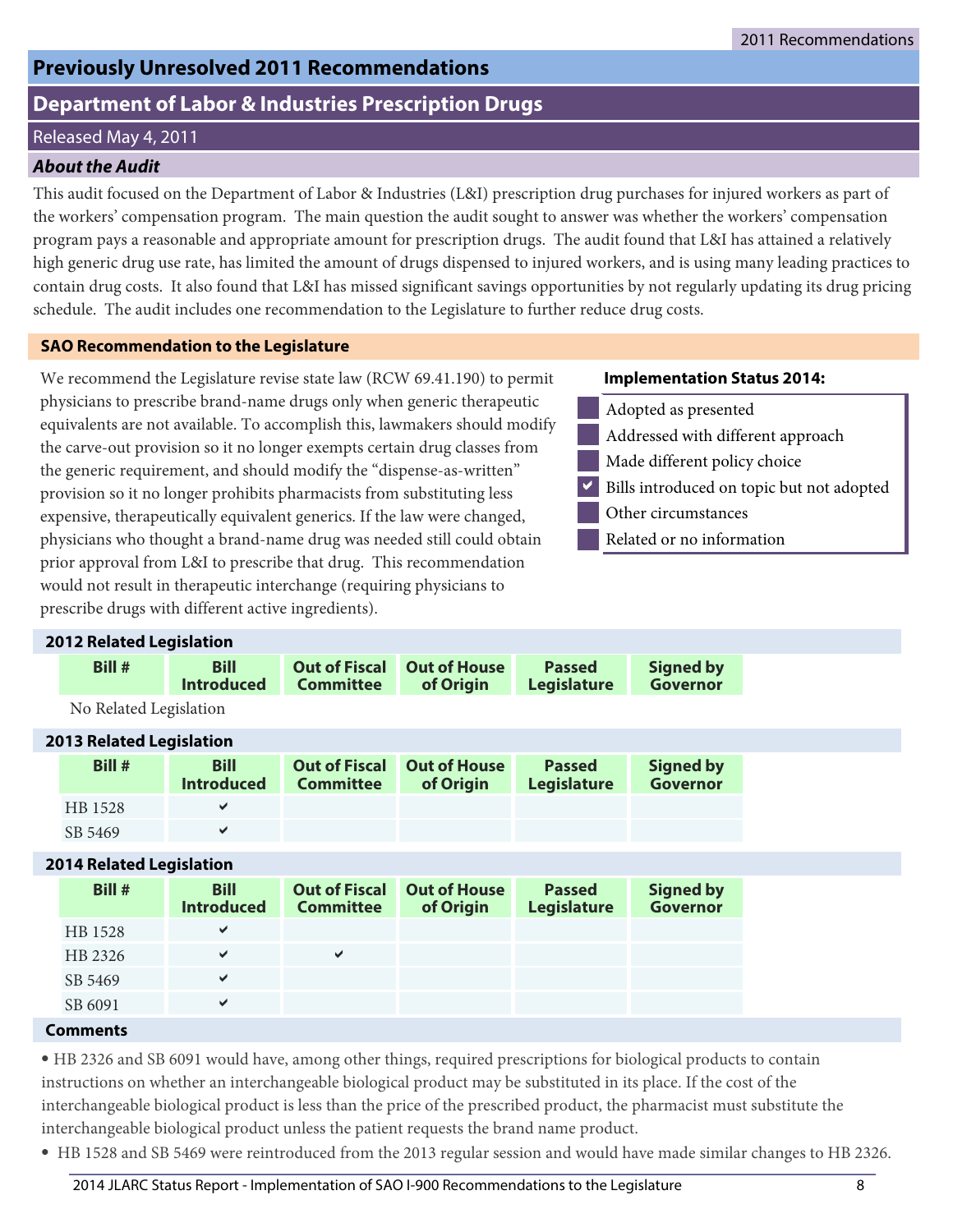## <span id="page-10-0"></span>Released June 13, 2011

## **About the Audit**

This audit reviewed the Crime Victims Compensation (CVC) program at the departments of Commerce, Labor & Industries (L&I), and Social and Health Services (DSHS). The audit found that the CVC program should be financially stable through the 2011-13 Biennium. The audit noted, however, a projected federal funding reduction in 2014 could increase future state funding requirements. The audit identified opportunities for the state to further reduce program expenses and improve efficiency by capping certain benefits and simplifying L&I's benefit payment process. The audit also found significant overlap among the crime victims and domestic violence grant programs at Commerce and DSHS and determined that consolidating these programs at DSHS could improve efficiencies, reduce operating costs, and streamline services. The audit determined that it would be cost-prohibitive to merge the CVC program at L&I with the grant programs. This audit issued five recommendations to the Legislature.

#### **SAO Recommendation to the Legislature**

The Legislature should extend or make permanent the 2010 crime victims benefit reductions. Preserving current benefits will prevent the need for the state to increase spending by \$3.6 million annually after July 2015. This action will be key to maintaining a financially stable program after the 2013-15 Biennium. Washington's current maximum benefit of \$50,000 is the ninth highest among the 50 states. The legislature should refine the new law so that all statutory references to benefit levels are consistent.

#### **Implementation Status 2014:**



- Made different policy choice
- Bills introduced on topic but not adopted
- Other circumstances
- Related or no information  $\blacktriangledown$

| <b>2012 Related Legislation</b> |                                 |                                  |                                          |                                  |                              |                                     |  |  |
|---------------------------------|---------------------------------|----------------------------------|------------------------------------------|----------------------------------|------------------------------|-------------------------------------|--|--|
|                                 | Bill #                          | <b>Bill</b><br><b>Introduced</b> | <b>Out of Fiscal</b><br><b>Committee</b> | <b>Out of House</b><br>of Origin | <b>Passed</b><br>Legislature | <b>Signed by</b><br><b>Governor</b> |  |  |
|                                 | SSB 6389                        | ✔                                | ✔                                        |                                  |                              |                                     |  |  |
|                                 | <b>2013 Related Legislation</b> |                                  |                                          |                                  |                              |                                     |  |  |
|                                 | Bill #                          | <b>Bill</b><br><b>Introduced</b> | <b>Out of Fiscal</b><br><b>Committee</b> | <b>Out of House</b><br>of Origin | <b>Passed</b><br>Legislature | <b>Signed by</b><br><b>Governor</b> |  |  |
|                                 | No Related Legislation          |                                  |                                          |                                  |                              |                                     |  |  |
|                                 | <b>2014 Related Legislation</b> |                                  |                                          |                                  |                              |                                     |  |  |
|                                 |                                 |                                  |                                          |                                  |                              |                                     |  |  |

No Related Legislation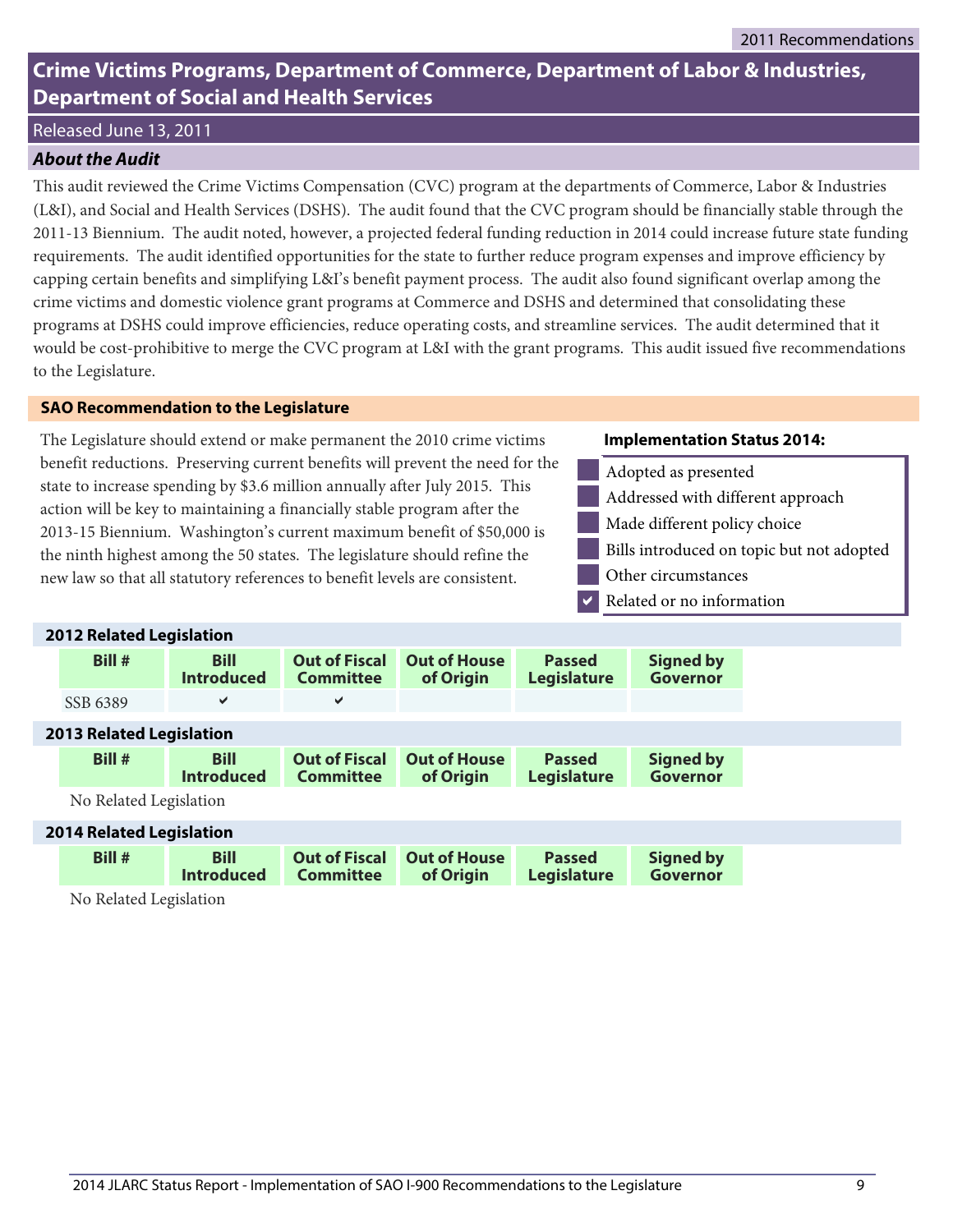## Released June 13, 2011

## **SAO Recommendation to the Legislature**

The Legislature should authorize L&I's director to reduce CVC benefit levels when funding levels fall short. Officials in three states said this authority was vital to effectively managing their programs. This would also maximize the number of crime victims who receive benefits.

- Adopted as presented
- Addressed with different approach
- Made different policy choice
- Bills introduced on topic but not adopted
- Other circumstances
- Related or no information  $\overline{\blacktriangledown}$

| <b>2012 Related Legislation</b> |                                  |                                          |                                  |                                     |                                     |  |  |
|---------------------------------|----------------------------------|------------------------------------------|----------------------------------|-------------------------------------|-------------------------------------|--|--|
| <b>Bill #</b>                   | <b>Bill</b><br><b>Introduced</b> | <b>Out of Fiscal</b><br><b>Committee</b> | <b>Out of House</b><br>of Origin | <b>Passed</b><br><b>Legislature</b> | <b>Signed by</b><br><b>Governor</b> |  |  |
| No Related Legislation          |                                  |                                          |                                  |                                     |                                     |  |  |
| <b>2013 Related Legislation</b> |                                  |                                          |                                  |                                     |                                     |  |  |
| <b>Bill #</b>                   | <b>Bill</b><br><b>Introduced</b> | <b>Out of Fiscal</b><br><b>Committee</b> | <b>Out of House</b><br>of Origin | <b>Passed</b><br><b>Legislature</b> | <b>Signed by</b><br><b>Governor</b> |  |  |
| No Related Legislation          |                                  |                                          |                                  |                                     |                                     |  |  |
| <b>2014 Related Legislation</b> |                                  |                                          |                                  |                                     |                                     |  |  |
| <b>Bill #</b>                   | <b>Bill</b><br><b>Introduced</b> | <b>Out of Fiscal</b><br><b>Committee</b> | <b>Out of House</b><br>of Origin | <b>Passed</b><br><b>Legislature</b> | <b>Signed by</b><br><b>Governor</b> |  |  |
| No Related Legislation          |                                  |                                          |                                  |                                     |                                     |  |  |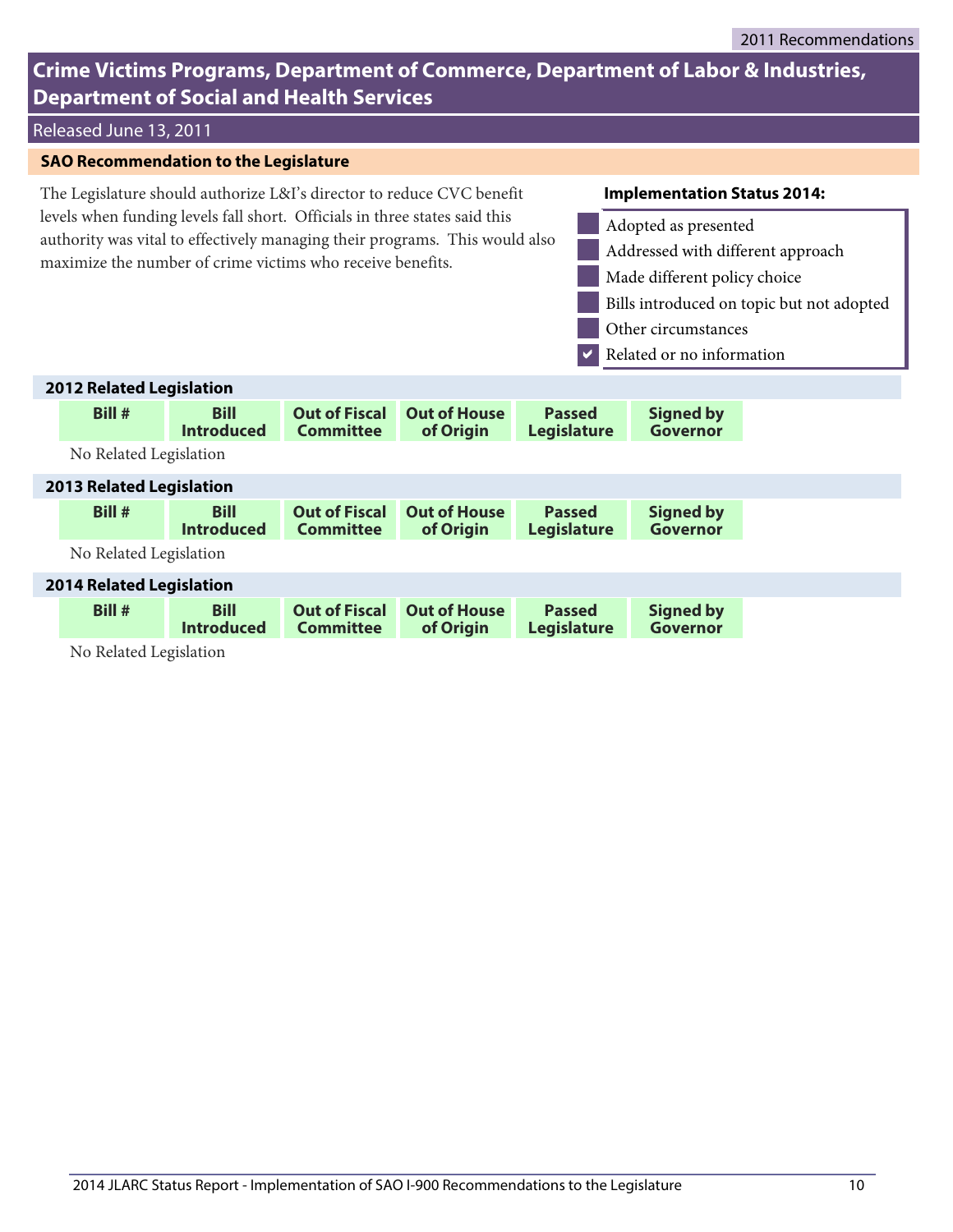## Released June 13, 2011

## **SAO Recommendation to the Legislature**

The Legislature should cap the amount paid for sexual assault exams. Six of the eight states we reviewed set limits ranging from \$400 to \$800 per exam. Capping reimbursement amounts at \$800 could save Washington's program about \$167,000 per year.

- Adopted as presented
- Addressed with different approach
- Made different policy choice
- Bills introduced on topic but not adopted
- Other circumstances
- Related or no information  $\overline{\blacktriangledown}$

| <b>2012 Related Legislation</b> |                                  |                                          |                                  |                                     |                              |  |
|---------------------------------|----------------------------------|------------------------------------------|----------------------------------|-------------------------------------|------------------------------|--|
| Bill #                          | <b>Bill</b><br><b>Introduced</b> | <b>Out of Fiscal</b><br><b>Committee</b> | <b>Out of House</b><br>of Origin | <b>Passed</b><br>Legislature        | <b>Signed by</b><br>Governor |  |
| No Related Legislation          |                                  |                                          |                                  |                                     |                              |  |
| <b>2013 Related Legislation</b> |                                  |                                          |                                  |                                     |                              |  |
| Bill #                          | <b>Bill</b><br><b>Introduced</b> | <b>Out of Fiscal</b><br><b>Committee</b> | <b>Out of House</b><br>of Origin | <b>Passed</b><br><b>Legislature</b> | <b>Signed by</b><br>Governor |  |
| No Related Legislation          |                                  |                                          |                                  |                                     |                              |  |
| <b>2014 Related Legislation</b> |                                  |                                          |                                  |                                     |                              |  |
| Bill #                          | <b>Bill</b><br><b>Introduced</b> | <b>Out of Fiscal</b><br><b>Committee</b> | <b>Out of House</b><br>of Origin | <b>Passed</b><br><b>Legislature</b> | <b>Signed by</b><br>Governor |  |
| No Related Legislation          |                                  |                                          |                                  |                                     |                              |  |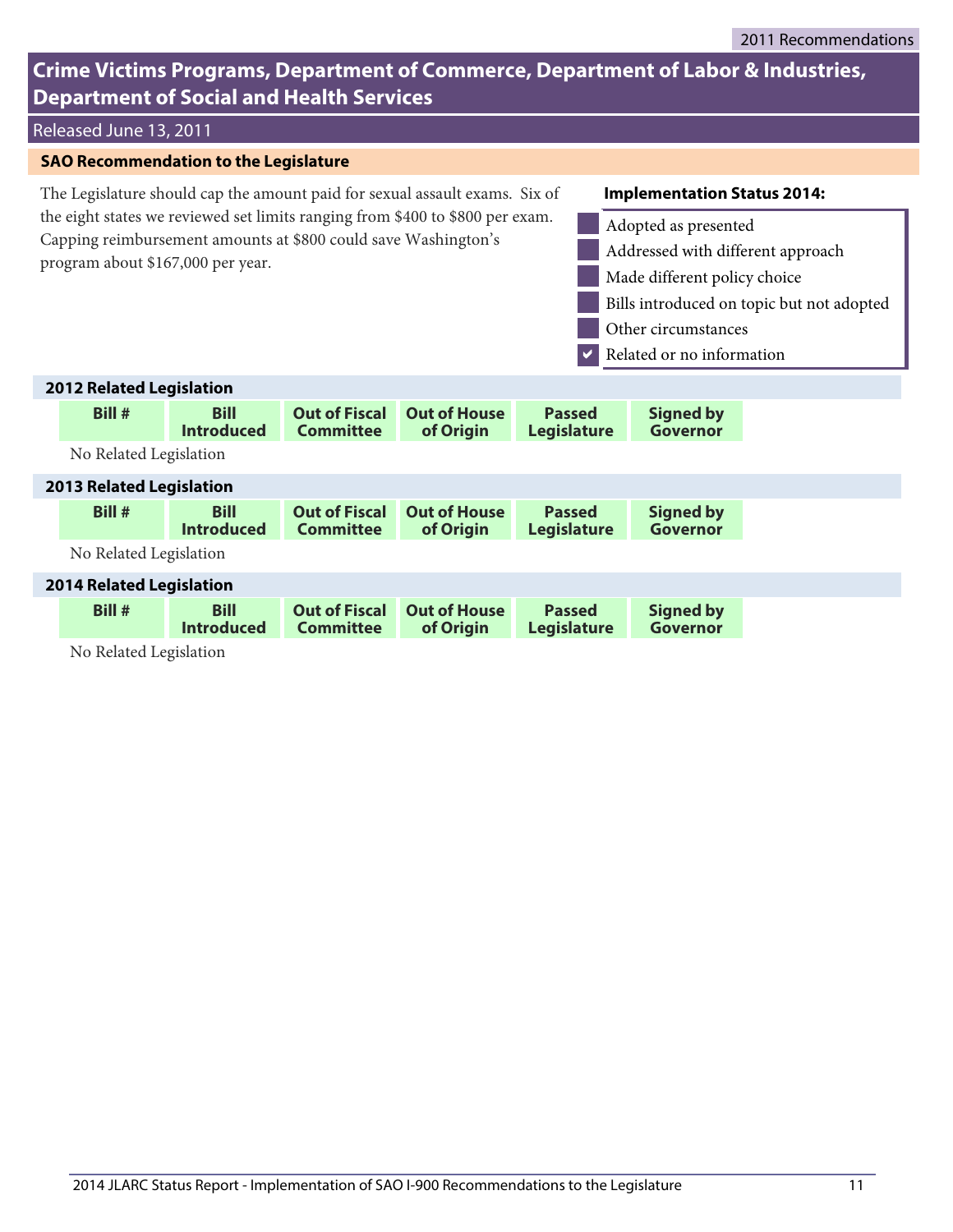## Released June 13, 2011

## **SAO Recommendation to the Legislature**

The Legislature should amend the law to require local police departments, upon request, to submit crime reports to the CVC program within a specified time. Based on requirements in other states, we recommend a period between 10 or 14 days. This change could cut CVC administrative costs by about \$49,000 annually and reduce the amount of time eligible victims must wait to receive benefits.

- Adopted as presented
- Addressed with different approach
- Made different policy choice
- Bills introduced on topic but not adopted
- Other circumstances
- Related or no information  $\overline{\blacktriangledown}$

| <b>2012 Related Legislation</b> |                                  |                                          |                                  |                                     |                                     |  |
|---------------------------------|----------------------------------|------------------------------------------|----------------------------------|-------------------------------------|-------------------------------------|--|
| Bill #                          | <b>Bill</b><br><b>Introduced</b> | <b>Out of Fiscal</b><br><b>Committee</b> | <b>Out of House</b><br>of Origin | <b>Passed</b><br><b>Legislature</b> | <b>Signed by</b><br><b>Governor</b> |  |
| No Related Legislation          |                                  |                                          |                                  |                                     |                                     |  |
| <b>2013 Related Legislation</b> |                                  |                                          |                                  |                                     |                                     |  |
| Bill#                           | <b>Bill</b><br><b>Introduced</b> | <b>Out of Fiscal</b><br><b>Committee</b> | <b>Out of House</b><br>of Origin | <b>Passed</b><br><b>Legislature</b> | <b>Signed by</b><br>Governor        |  |
| No Related Legislation          |                                  |                                          |                                  |                                     |                                     |  |
| <b>2014 Related Legislation</b> |                                  |                                          |                                  |                                     |                                     |  |
| Bill #                          | <b>Bill</b><br><b>Introduced</b> | <b>Out of Fiscal</b><br><b>Committee</b> | <b>Out of House</b><br>of Origin | <b>Passed</b><br><b>Legislature</b> | <b>Signed by</b><br><b>Governor</b> |  |
| No Related Legislation          |                                  |                                          |                                  |                                     |                                     |  |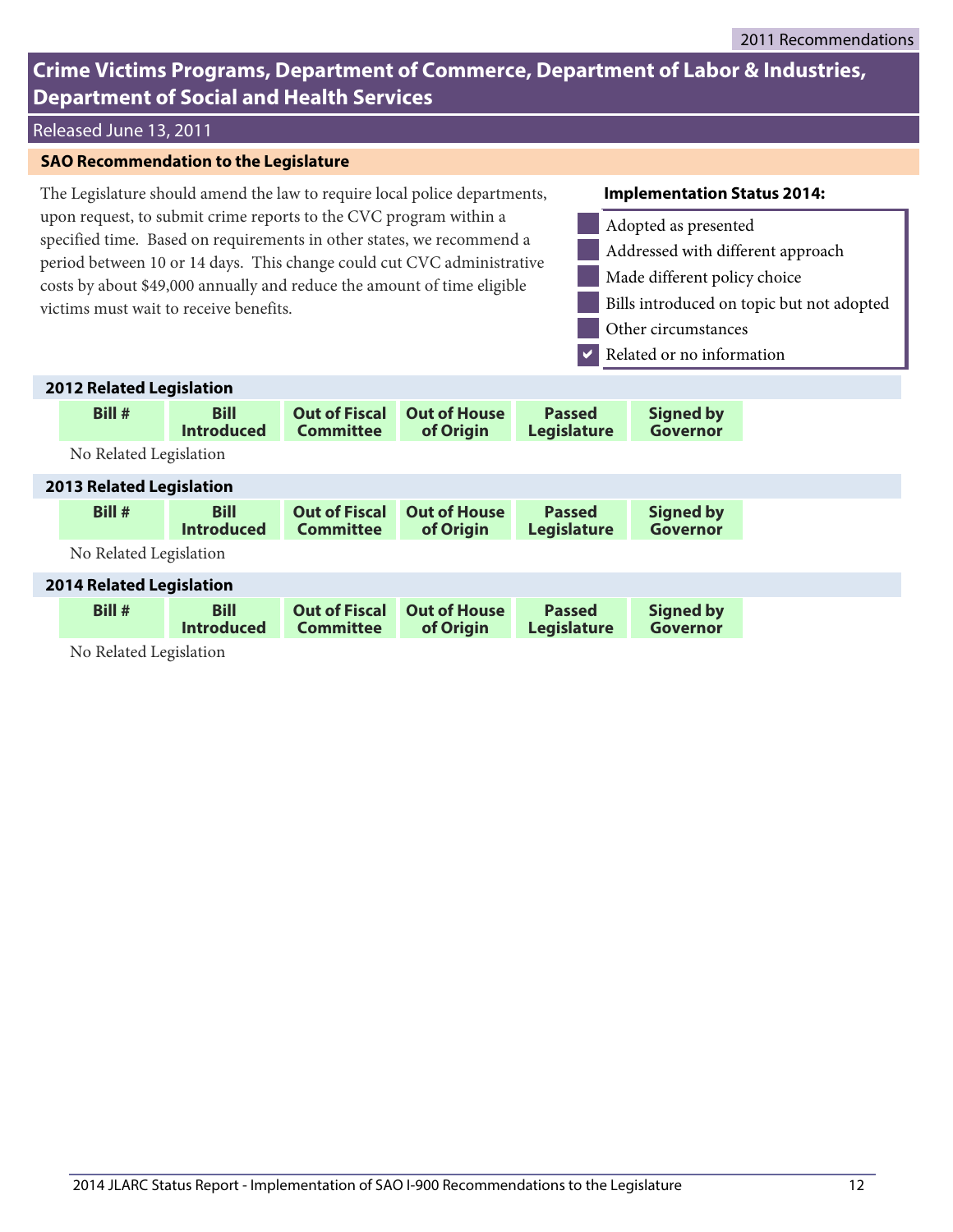## Released June 13, 2011

## **SAO Recommendation to the Legislature**

We recommend the Legislature consolidate the three grant programs we reviewed at Commerce and DSHS for victims of crime and domestic violence into a single program within DSHS. This merger would reduce program duplication and costs, better align program goals and agency missions, and unify budgeting and planning to maximize efficiency. It also could improve service delivery to providers by reducing the administrative burden of dealing with separate grant monitors and multiple sets of requirements.

- Adopted as presented
- Addressed with different approach
- Made different policy choice
- Bills introduced on topic but not adopted
- Other circumstances
- Related or no information  $\overline{\blacktriangledown}$

|                                 | <b>2012 Related Legislation</b> |                                  |                                          |                                  |                                     |                                     |
|---------------------------------|---------------------------------|----------------------------------|------------------------------------------|----------------------------------|-------------------------------------|-------------------------------------|
|                                 | Bill #                          | <b>Bill</b><br><b>Introduced</b> | <b>Out of Fiscal</b><br><b>Committee</b> | <b>Out of House</b><br>of Origin | <b>Passed</b><br>Legislature        | <b>Signed by</b><br><b>Governor</b> |
|                                 | HB 2573                         | ✔                                |                                          |                                  |                                     |                                     |
| <b>2013 Related Legislation</b> |                                 |                                  |                                          |                                  |                                     |                                     |
|                                 | Bill #                          | <b>Bill</b><br><b>Introduced</b> | <b>Out of Fiscal</b><br><b>Committee</b> | <b>Out of House</b><br>of Origin | <b>Passed</b><br><b>Legislature</b> | <b>Signed by</b><br><b>Governor</b> |
|                                 | No Related Legislation          |                                  |                                          |                                  |                                     |                                     |
| <b>2014 Related Legislation</b> |                                 |                                  |                                          |                                  |                                     |                                     |
|                                 | Bill #                          | <b>Bill</b><br><b>Introduced</b> | <b>Out of Fiscal</b><br><b>Committee</b> | <b>Out of House</b><br>of Origin | <b>Passed</b><br>Legislature        | <b>Signed by</b><br><b>Governor</b> |
|                                 | No Related Legislation          |                                  |                                          |                                  |                                     |                                     |